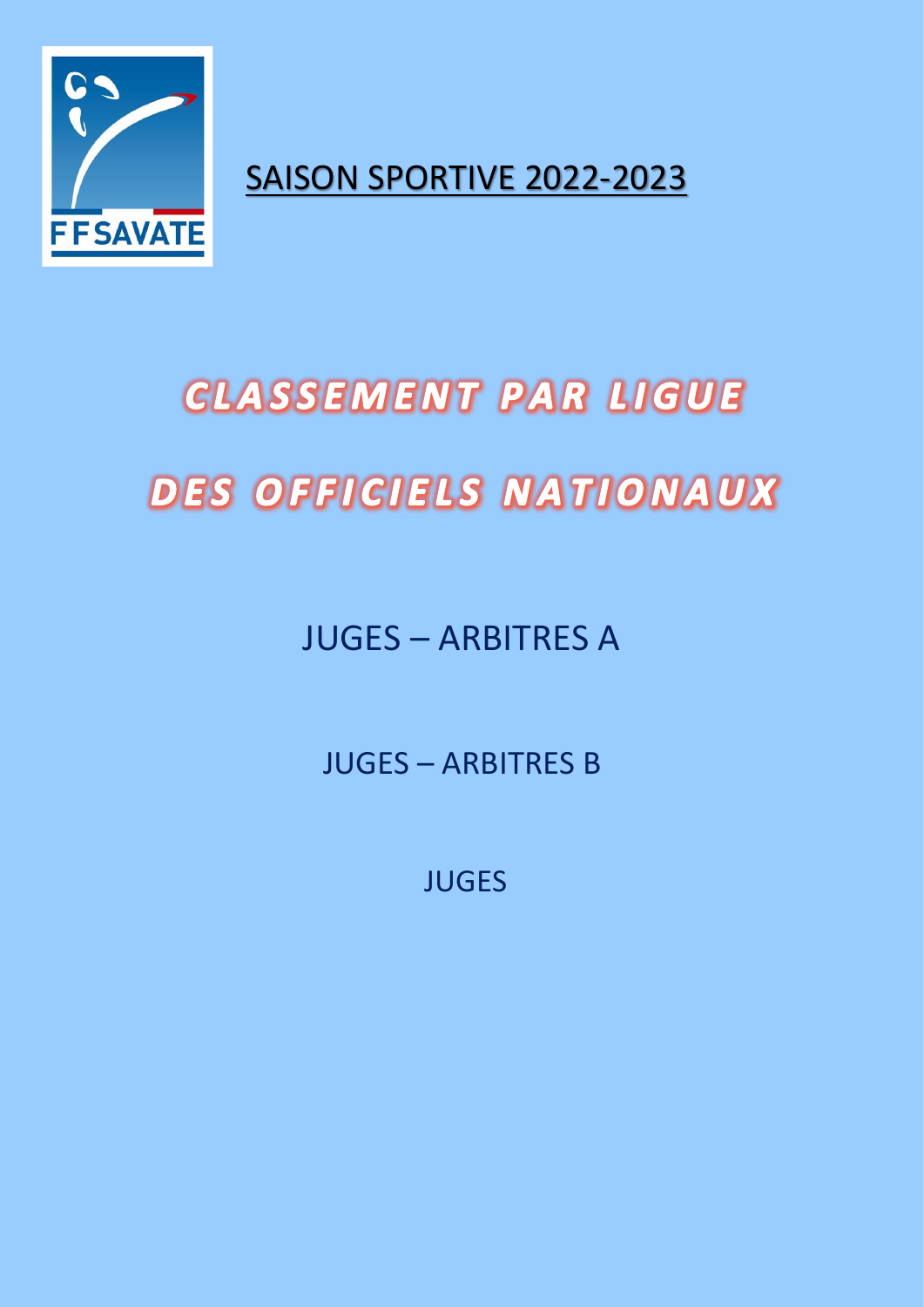| <b>LIGUE HAUT DE FRANCE</b> |                         |              |
|-----------------------------|-------------------------|--------------|
| <b>JUGE ARBITRE A</b>       | <b>JUGE ARBITRE B</b>   | <b>JUGES</b> |
| <b>CLAISE Jean-Pierre</b>   | <b>BOUILLET Elodie</b>  |              |
|                             | <b>BOURGEOIS Eric</b>   |              |
|                             | <b>LENGRAND Maurice</b> |              |
|                             | <b>SAILLY Bertrand</b>  |              |
|                             | <b>SUISSE Philippe</b>  |              |
|                             | <b>TANGUY Stéphane</b>  |              |
|                             | <b>TIQUET Elise</b>     |              |

| LIGUE GRAND EST        |                       |              |
|------------------------|-----------------------|--------------|
| <b>JUGE ARBITRE A</b>  | <b>JUGE ARBITRE B</b> | <b>JUGES</b> |
| <b>BOUCEFAR Tahar</b>  | <b>HANACHI Mekki</b>  |              |
| <b>DERDOURI Nadjib</b> | <b>ORZECH Mélanie</b> |              |
| JECKER Jean-Marie (DO) | <b>THIERY Wendy</b>   |              |
| OZKAN Abdullah         | VAN HECKE Thérèse     |              |

| LIGUE BOURGOGNE FRANCHE COMTE |                               |              |
|-------------------------------|-------------------------------|--------------|
| <b>JUGE ARBITRE A</b>         | <b>JUGE ARBITRE B</b>         | <b>JUGES</b> |
|                               | <b>BOIVIN Laura</b>           |              |
|                               | <b>GUEDIN François Xavier</b> |              |
|                               | <b>KOMORN Jacques</b>         |              |
|                               | OGER-LEROUX Aurélia           |              |
|                               | <b>SALAS RIVERA Ricardo</b>   |              |
|                               | <b>TESTA Anaïs</b>            |              |
|                               | <b>THONGSITH Souvanno</b>     |              |

| <b>LIGUE ILE DE FRANCE</b> |                              |              |
|----------------------------|------------------------------|--------------|
| <b>JUGE ARBITRE A</b>      | <b>JUGE ARBITRE B</b>        | <b>JUGES</b> |
| DEMARET Philippe (DOS)     | <b>ANDRIVON William</b>      |              |
| <b>GOUJAUD Dominique</b>   | <b>BUPTO Carine</b>          |              |
| <b>GROLLEAU André</b>      | <b>COLLO Christophe</b>      |              |
| <b>MILLET Cécile</b>       | <b>DEGAUDEZ Marie-Louise</b> |              |
| <b>NANDI Chloé</b>         | <b>GHALMI Monyr</b>          |              |
| POCAS Antonio (DO)         | <b>JACQUART Marc</b>         |              |
| POISSON Pierre (DO)        | LE PREVOST Bernard           |              |
| RYO Muriel (DO)            | <b>MAGDELEINE Jonathan</b>   |              |
| <b>ZOUAOUI Lilas</b>       | <b>MANAC'H Laëtitia</b>      |              |
|                            | <b>MARTY Christophe</b>      |              |
|                            | NICOLAS Mehdi                |              |
|                            | <b>ODUL Xavier</b>           |              |
|                            | <b>PONCHUT Aymeric</b>       |              |
|                            | <b>RODRIGUEZ Bastien</b>     |              |
|                            | <b>SUIRE Florence</b>        |              |
|                            | <b>SUIRE Patrick</b>         |              |
|                            | <b>SURREL Sara</b>           |              |

## **LIGUE NORMANDIE**

| <b>JUGE ARBITRE A</b> | <b>JUGE ARBITRE B</b> | <b>JUGES</b>                   |
|-----------------------|-----------------------|--------------------------------|
|                       |                       | <b>TOURMENTE Vincent (JNS)</b> |

| <b>LIGUE BRETAGNE</b> |                        |              |
|-----------------------|------------------------|--------------|
| <b>JUGE ARBITRE A</b> | <b>JUGE ARBITRE B</b>  | <b>JUGES</b> |
|                       | <b>BERROU Roland</b>   |              |
|                       | <b>FREDONIE Emilie</b> |              |
|                       | <b>JEGOU Alain</b>     |              |
|                       | <b>MOUTH Michel</b>    |              |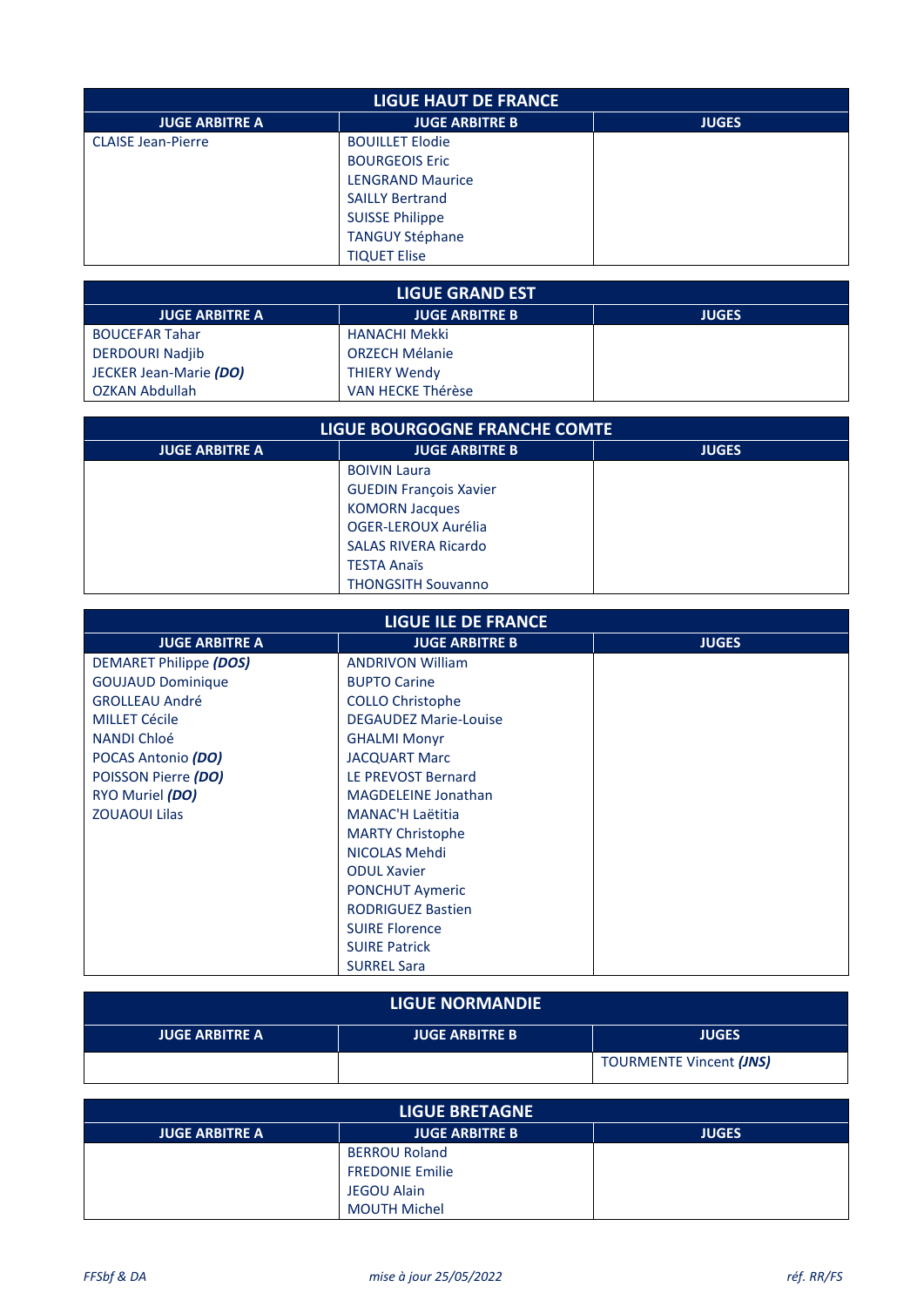| $\mathbf{u}$<br>2HC.<br>______ |  |
|--------------------------------|--|
|                                |  |

| LIGUE PAYS DE LOIRE        |                         |              |
|----------------------------|-------------------------|--------------|
| <b>JUGE ARBITRE A</b>      | <b>JUGE ARBITRE B</b>   | <b>JUGES</b> |
| <b>GUILLARD Alain (DO)</b> | <b>ALIX Elodie</b>      |              |
| <b>GUILLARD Karim</b>      | <b>BLIN Jean-Claude</b> |              |
| <b>LEBORGNE Elodie</b>     | <b>GRIZEAU Mélissa</b>  |              |
| <b>MADEC Annie</b>         |                         |              |

| <b>LIGUE AURA</b>             |                              |              |
|-------------------------------|------------------------------|--------------|
| <b>JUGE ARBITRE A</b>         | <b>JUGE ARBITRE B</b>        | <b>JUGES</b> |
| <b>GRANDCLAUDE Christophe</b> | <b>AIGUESPARSES Myriam</b>   |              |
| <b>MERCADIER Claude</b>       | <b>BARRECA Lucien (JANS)</b> |              |
| <b>RICHARD Franck</b>         | <b>BESSON Yves</b>           |              |
| RUDZKI Bruno (DO)             | <b>FAURE Gérald</b>          |              |
|                               | <b>KHARCHICHE Nabil</b>      |              |
|                               | <b>LIVONNEN Guillaume</b>    |              |
|                               | <b>PEROT Cyril</b>           |              |
|                               | PINHEIRO José                |              |
|                               | <b>RIVIER Christine</b>      |              |
|                               | <b>SEVENIER Jean-Michel</b>  |              |
|                               | <b>UNLU Deniz</b>            |              |

| LIGUE PACA            |                        |              |
|-----------------------|------------------------|--------------|
| <b>JUGE ARBITRE A</b> | <b>JUGE ARBITRE B</b>  | <b>JUGES</b> |
| MULLER Frédéric (DO)  | DESSAUD Rémi           |              |
| REDON Rodolphe (DO)   | <b>DOCHY Angélique</b> |              |
|                       | <b>PULSONE Didier</b>  |              |

| LIGUE CENTRE VAL DE LOIRE |                       |       |
|---------------------------|-----------------------|-------|
| <b>JUGE ARBITRE A</b>     | <b>JUGE ARBITRE B</b> | JUGES |
|                           |                       |       |

| LIGUE NOUVELLE AQUITAINE                                                                           |                                                                                                                                        |                         |
|----------------------------------------------------------------------------------------------------|----------------------------------------------------------------------------------------------------------------------------------------|-------------------------|
| <b>JUGE ARBITRE A</b>                                                                              | <b>JUGE ARBITRE B</b>                                                                                                                  | <b>JUGES</b>            |
| <b>AUBIN Jean-Marc</b><br><b>ESTRADE Gilles</b><br><b>MARTINEZ Patrice</b><br>NICOLAS Patrick (DO) | <b>DELVERT Jean-Luc</b><br><b>ESTRADE Charlotte</b><br>PEREZ DIGON Joséfina (JANS)<br><b>SADON Joseph</b><br><b>TESSERON Sébastien</b> | <b>BARRERE Stéphane</b> |

| <b>LIGUE OCCITANIE</b> |                       |       |
|------------------------|-----------------------|-------|
| <b>JUGE ARBITRE A</b>  | <b>JUGE ARBITRE B</b> | JUGES |